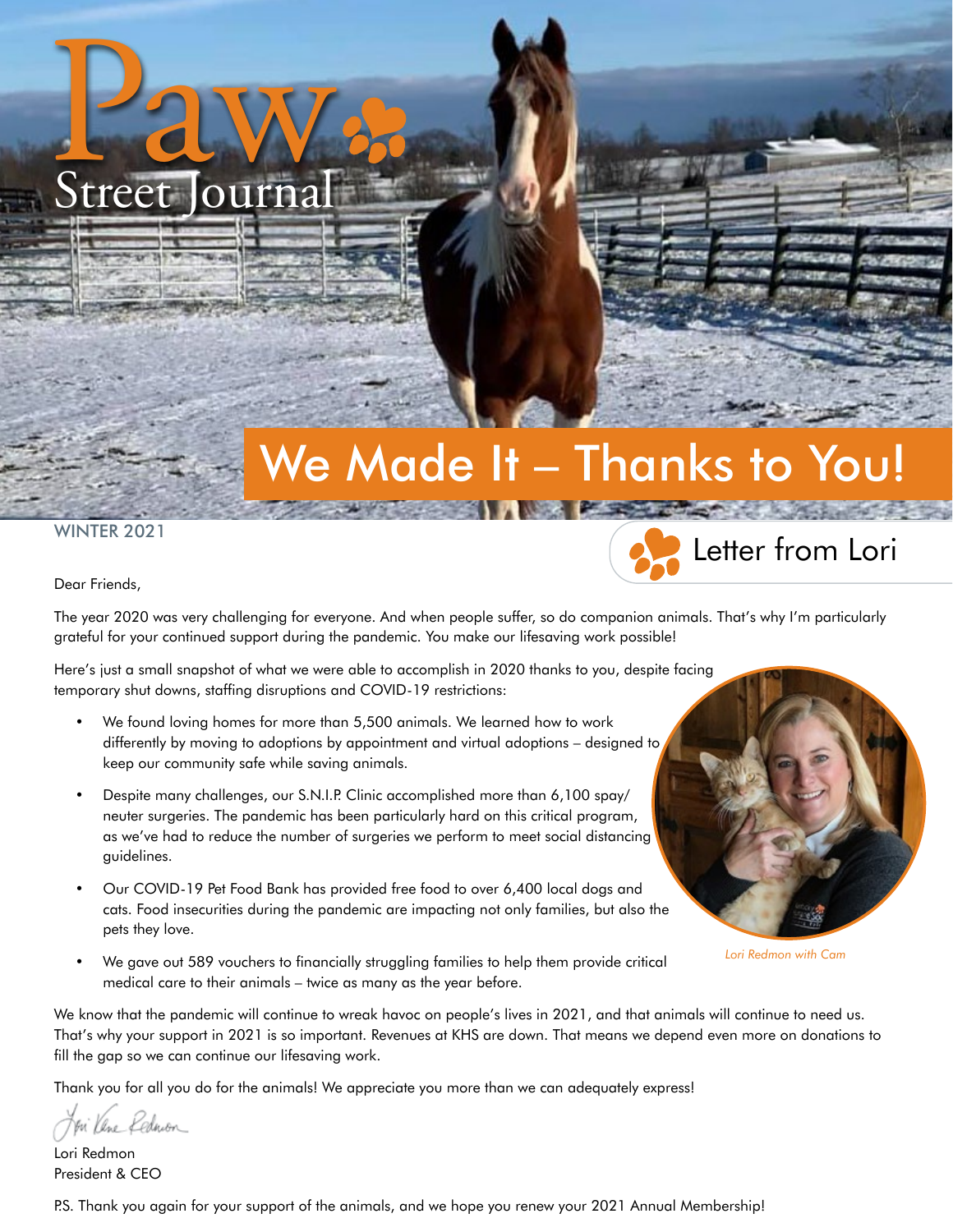### Animal Rescues

*Thanks to your donations, the Kentucky Humane Society provides help and hope to thousands of homeless animals each year. Here are just a few animals whom we've recently rescued.*

## Skewer Survivor Charlie

Sometimes animals arrive at KHS with shocking injuries. That was the case with Charlie, who had a wooden skewer embedded between his ribs and located dangerously close to his heart. Thanks to supporters like you, we were able to accept Charlie from a rural animal shelter in Western Kentucky and provide him with lifesaving medical care, time to heal and a family to love. Almost every day of the week, KHS is contacted by overcrowded and under-resourced shelters, asking us to take in injured and ill animals or to help alleviate overcrowding. Your donations make these transports possible, providing second chances to grateful shelter animals!





### Blind Kittens

Right before Thanksgiving, a Good Samaritan found a litter of six-week-old kittens. Autumn, Acorn and Gobble are all missing both eyes, and their sister Pie is blind in one eye. The only sibling who has both eyes is Blessing, who is a polydactyl with lots of extra toes! Our veterinary team gave each a thorough medical checkup and found that these kittens were otherwise healthy. The kittens spent time in foster homes so they could grow and get important socialization until they were old enough to be spayed or neutered. In December, all of these special needs kittens were adopted and spent the holidays with their new families. We are so grateful for amazing families who choose to adopt special needs animals.

#### Senior Horse Lucas

Lucas is a Kentucky Mountain stallion who is recuperating at KHS' Willow Hope Farm. Estimated to be in his late 20s, this senior horse is a victim of human circumstance. Prior to his rescue, Lucas was stalled for a long time, his hooves had grown long, and he was not seen by farrier. Lucas is thin and shows signs that his living conditions were inadequate. Our Equine team has been slowly increasing Lucas's weight with a special diet, and he will be castrated once he is healthy. Lucas's progress is slow, but we are hopeful he will find a new purpose and family to love him.



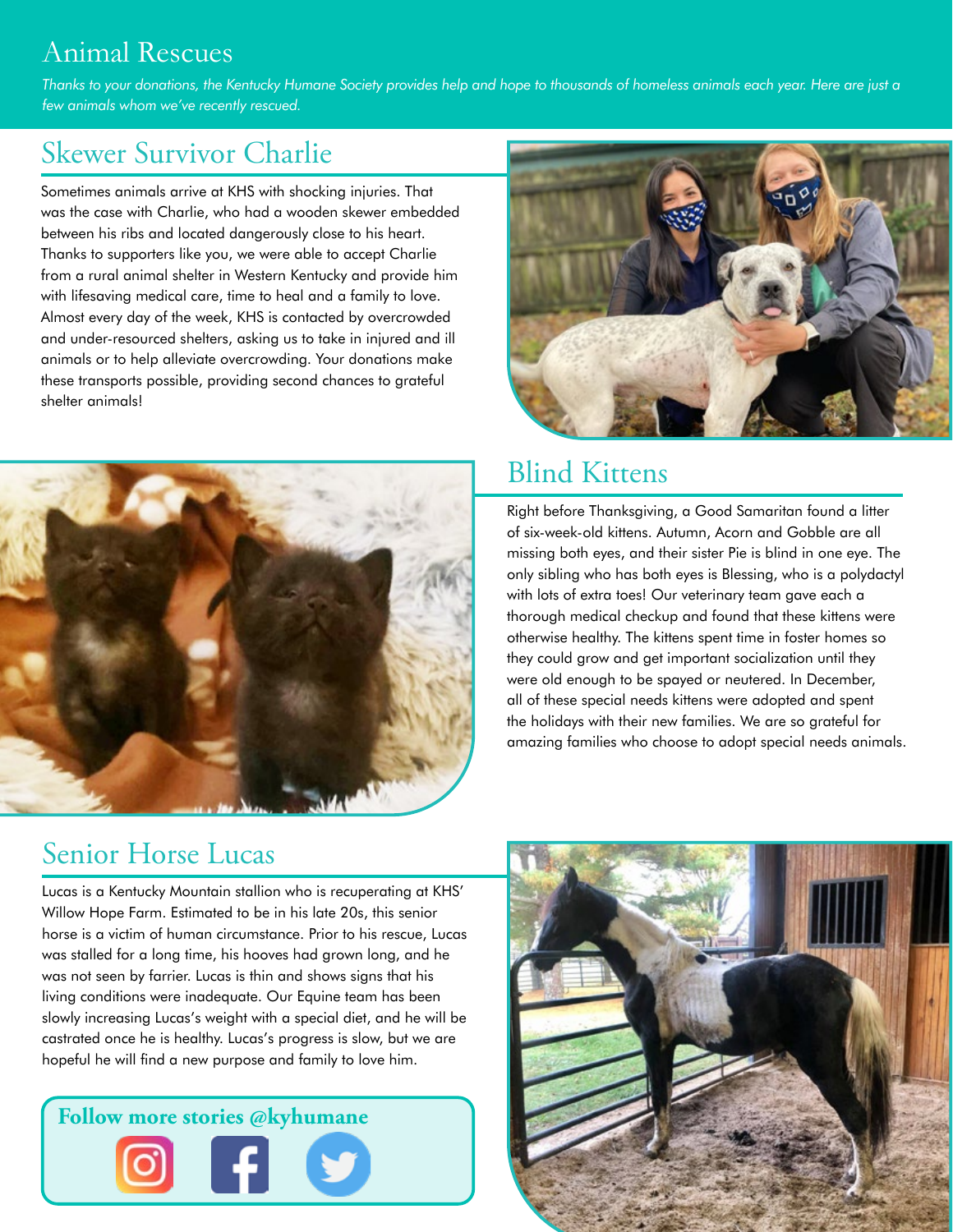#### Helping Families Keep Their Pets

KHS is here not only for animals in need, but we're also here for pet owners in crisis. Over the last year, we've seen a dramatic increase in the *number of families reaching out to KHS for assistance to help them keep their pets happy, healthy and in their homes. Your donations help keep families together.*

Frances called the KHS Pet Help Line in a panic. She, her spouse and their 11 year old Chihuahua, Strawbe, had lost their home. Frances had found a new apartment that allowed pets, but the lease did not start for another month. A relative said that Frances and her spouse could move in for a short time, but they could not bring Strawbe.

Thanks to a grant from The Grey Muzzle Organization, KHS was able to help Frances avoid surrendering Strawbe to an animal shelter by having Strawbe temporarily boarded at KHS' Eastpoint Pet Resort, where he quickly became a staff favorite. Finally, the apartment was ready, and Strawbe was reunited with his family! We followed up with Frances, and she had this to say: "I just want to thank you for helping me financially and with boarding for my Strawbe last month. We are settled into our new home! You are a much-needed resource and service."



*Strawbe relaxing behind the desk at Eastpoint Pet Resort* 



*Molly Mae with KHS veterinarian Dr. Emily Bewley*

Charlene found Molly Mae as a stray and instantly fell in love with this kind and sweet dog. This poor dog had been medically neglected for a long time, as Molly Mae had very large mammary tumors as well as serious kidney and skin infections. Charlene took Molly to a local veterinary hospital for emergency treatment, but Charlene – who is disabled – was unable to afford Molly's extensive care.

This Good Samaritan reached out to the KHS Pet Help Line for help. KHS offered to provide emergency surgery to remove the tumors and treat Molly's other medical issues. Molly Mae is now recovering in Charlene's home, and we are so thrilled she gets to stay with the woman who rescued her! Charlene told us, "Molly is the reason I am able to get up in the morning. She has saved me, and you helped me save her."

#### **Get Help**

If you or someone you know needs help, please call the KHS Pet Help Line at 502-509-4738. The Help Line provides free counseling and access to local resources to help struggling families keep their animals in their homes and out of shelters**.**



#### **Become a 2021 Member**

Your 2021 membership to the Kentucky Humane Society means so much to us, but it means even more to the cats, dogs and horses who are served by your generosity. When you renew your membership, you help heal their wounds and warm their hearts. To renew your membership, visit **kyhumane.org/donate** or mail your gift using the enclosed envelope.